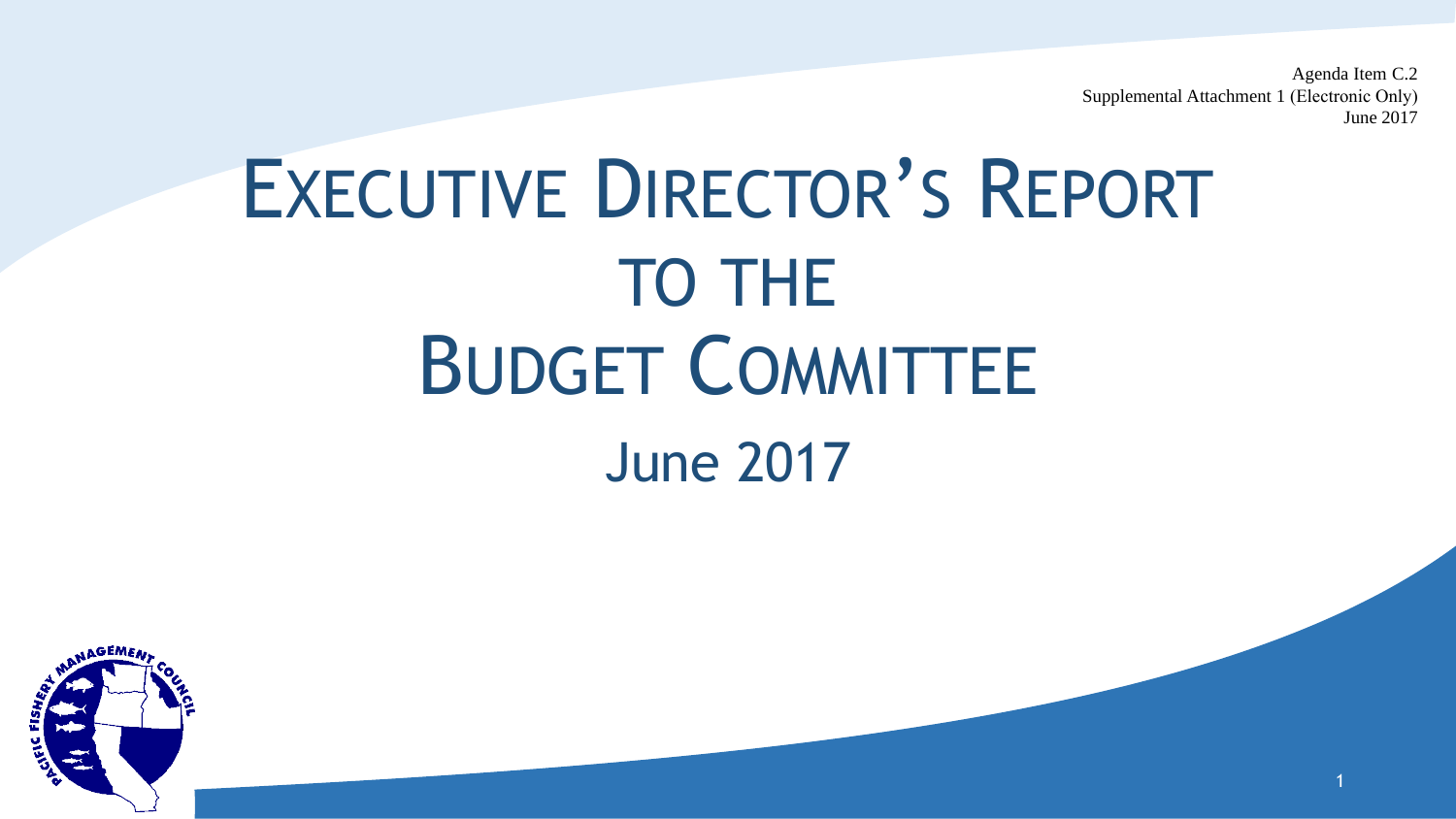## 2017 BUDGET PLANNING STATUS

- The primary charge to the Budget Committee at this meeting is (usually) to:
	- Recommend a 2017 Operational Budget to the Council for use during the remainder of the 2017 Calendar Year\*
	- 2017 Base Funding is known but reliable soft funding and special project funding requests are still approximate
	- Possibility of additional special project funding
		- Will update provisional budget at this meeting and recommend final Operational Budget in September

\* COP 9: At the first opportunity following Congressional appropriations, confirmation of fiscal assumptions, updates, and resolution of uncertainties contained in the preliminary annual budget, Council staff prepares updated final annual budget for Budget Committee review, approval, and forwarding to the Council for approval at the earliest opportunity, including potentially at the same meeting. 2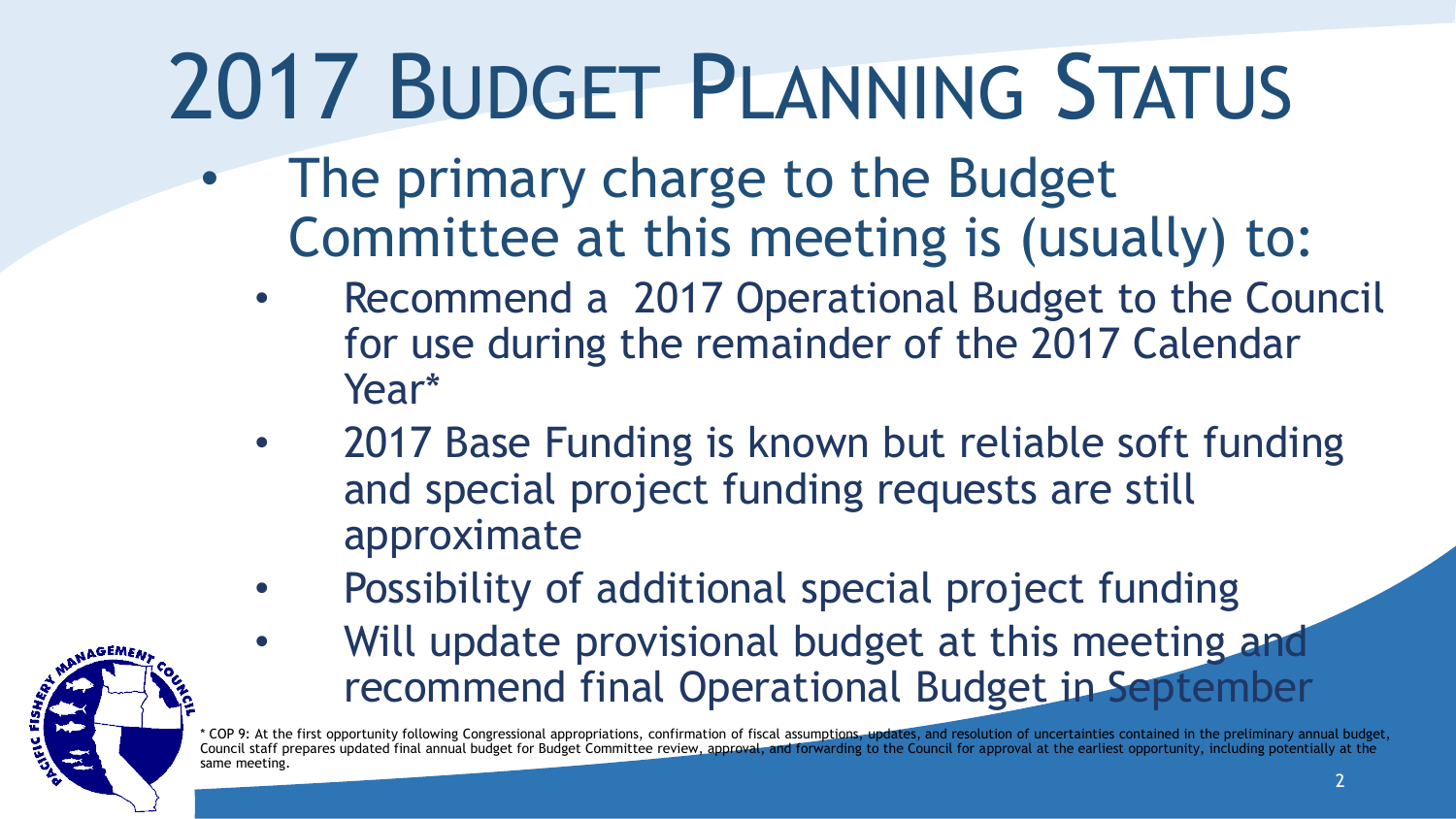#### CY 2017 Funding and Budget Summary

| <b>Source of Funds or Designated Use</b>                       | <b>Dollars</b> | <b>Comments</b>                                     |           |  |  |
|----------------------------------------------------------------|----------------|-----------------------------------------------------|-----------|--|--|
| New CY 2017 Funds                                              |                |                                                     |           |  |  |
| Base and Ongoing Soft Funds:                                   |                |                                                     |           |  |  |
| Received (1/12/17)                                             | \$672,173      |                                                     |           |  |  |
| Received (3/22/17)                                             | \$1,037,935    |                                                     |           |  |  |
| Total                                                          | \$1,710,108    |                                                     |           |  |  |
| Remaining Estimated Base and Ongoing Soft Funds                |                |                                                     |           |  |  |
| Remaining Base (estmated on May 2017 CCC)                      | \$2,061,890    |                                                     |           |  |  |
| <b>Ongoing Soft Funds</b>                                      | <b>TBD</b>     | \$686 in 2016: NEPA, ACL, SSC, Stipends             |           |  |  |
| <b>Designated Supplemental Funding Expected</b>                |                |                                                     |           |  |  |
| <b>National SCS</b>                                            |                | \$125,000 Requested \$125K                          | 2017-2018 |  |  |
| ISC funded travel through SWFSC                                |                | \$3,500 Approximate                                 | 2017      |  |  |
| IFQ - Intersector quota pounds trading                         |                | \$125,000 Requested \$83K for Discard Credits       | 2017-2018 |  |  |
| <b>NS1Gs Carryover</b>                                         |                | \$149,000 Requested \$149K                          | 2017-2018 |  |  |
| Fishery Ecosystem Plan Initiatives                             |                | \$90,000 Requested \$276K                           | 2017-2019 |  |  |
| <b>Additional Supplemental Funding Requested</b>               |                |                                                     |           |  |  |
| Swordfish Management                                           |                | Requested \$142K                                    | 2017-2018 |  |  |
| <b>Electronic Technologies</b>                                 |                | Requested \$140K                                    | 2017-2018 |  |  |
| <b>CCC Habitat Workgroup</b>                                   |                | Requested \$15K                                     | 2017-2019 |  |  |
| <b>Subtotal New Funds</b>                                      | \$4,264,498    |                                                     |           |  |  |
| <b>Remaining Funds from 2016</b>                               |                | \$2,693,434 \$355K obligated for Catch Share Review |           |  |  |
| (Including Special Projects/Funds not utilized in prior year.) |                |                                                     |           |  |  |
| <b>Total Funds</b> (On hand or expected as of June 2)          | \$6,957,932    | Does not include yet to be determined Soft funds    |           |  |  |

NAGEMEN

CHIC FIS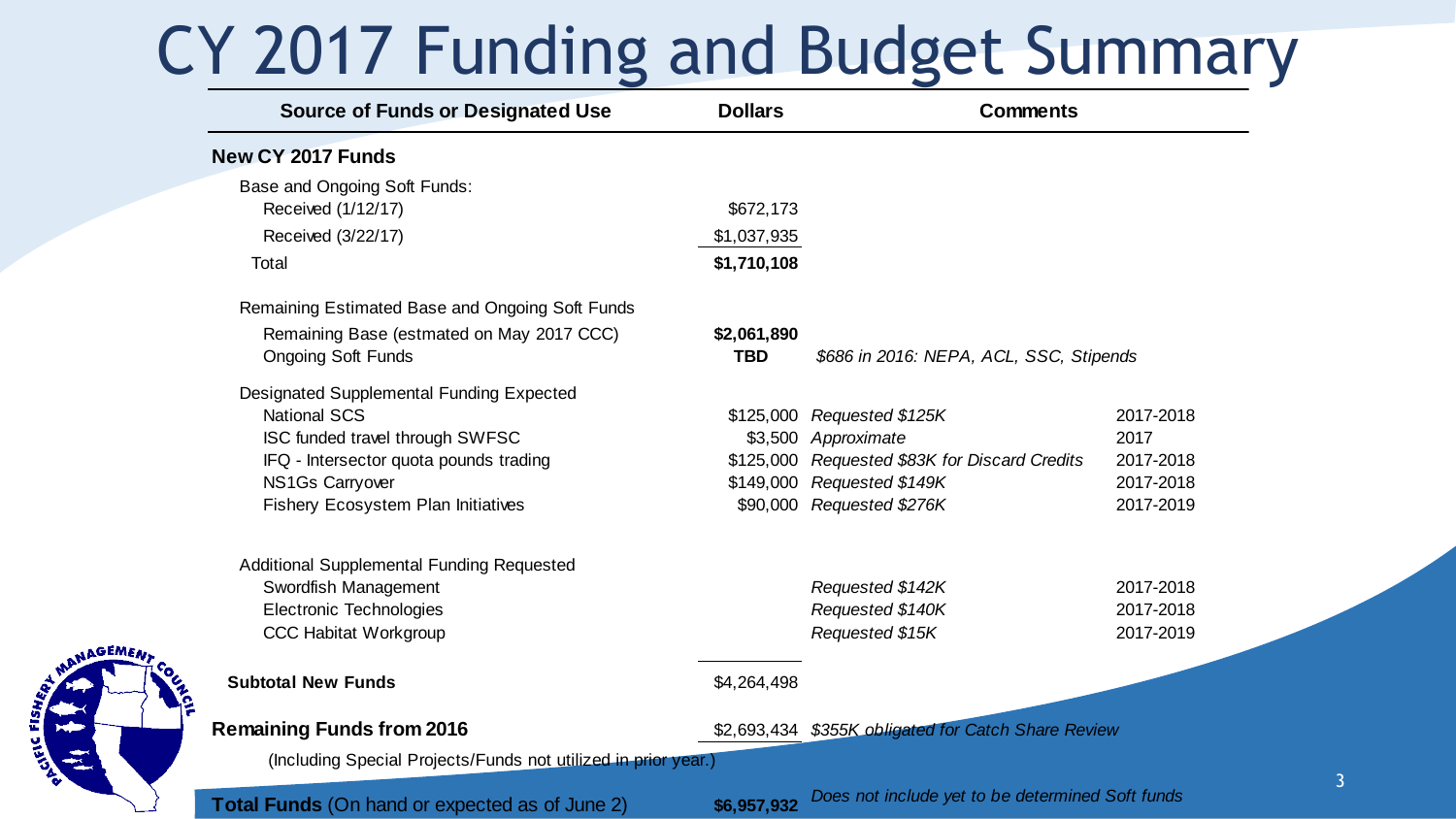#### CY 2017 Funding and Budget Summary

#### **NOVEMBER 2016 COUNCIL GUIDANCE REGARDING CY 2017 OPERATIONAL BUDGET**

| <b>Adopted November Financial Recommendations</b>                                                                                       | <b>Provisional</b><br><b>Budget</b> |                                                     |
|-----------------------------------------------------------------------------------------------------------------------------------------|-------------------------------------|-----------------------------------------------------|
| • Approved Provisional CY 2017 Operational Budget                                                                                       | \$4,759,362                         |                                                     |
| Approved SCS Meeting                                                                                                                    |                                     | \$125,000 Scheduled January 2018                    |
|                                                                                                                                         |                                     | 4,884,362 November 2016 Approved Provisional Budget |
| Direct Council staff to work with NMFS to pursue special supplemental funding for the following projects, in priority order: 1) Fishery |                                     |                                                     |
| Ecosystem Plan initiatives, 2) Individual Fishing Quota (IFQ) Trailing Actions/Omnibus Projects, 3) Swordfish Management, 4) National   |                                     |                                                     |

Approved SCS Meeting<br>
Ecosystem Plan initiatives , 2) Individual Fishing Quota (IFQ) Trailing Actions/Omnibus Projects, 3) Swordfish Management, 4) National<br>
Ecosystem Plan initiatives , 2) Individual Fishing Quota (IFQ) T Standard 1 Guideline Revision, 5) Electronic Technologies, and 6) CCC Habitat Workgroup.

#### **REVISED CY 2017 PROVISIONAL BUDGET**

| <b>Item</b>                                                   | <b>Dollars</b> | <b>Comments</b>                                                                                                         |
|---------------------------------------------------------------|----------------|-------------------------------------------------------------------------------------------------------------------------|
| <b>Provisional CY 2017 Budget</b>                             |                | \$4,884,362 Adopted November 2016                                                                                       |
| Proposed Adjustments to Projects & Expenses:                  |                |                                                                                                                         |
| <b>SCS Meeting</b>                                            |                | -\$125,000 SCS meeting now scheduled for 2018                                                                           |
| <b>FEP Special Project</b>                                    |                | \$90,000 First Year of Fishery Ecosystem Plan                                                                           |
| <b>Total Other Adjustments</b>                                |                | -\$243,947 Primarily updates due to reduction in travel and funded<br>for actual staff levels in 2017.                  |
| ို့ Updated CY 2017 Provisional Budget                        |                | \$4,675,416 Doesn't include carryover or intersector trading                                                            |
| <b>Projected Delayed Spending Account</b><br>at Year End 2017 | \$2,282,516    | Includes funding for projects continuing in 2018-2019,<br>additional soft funds for FY 2017 are yet to be<br>determined |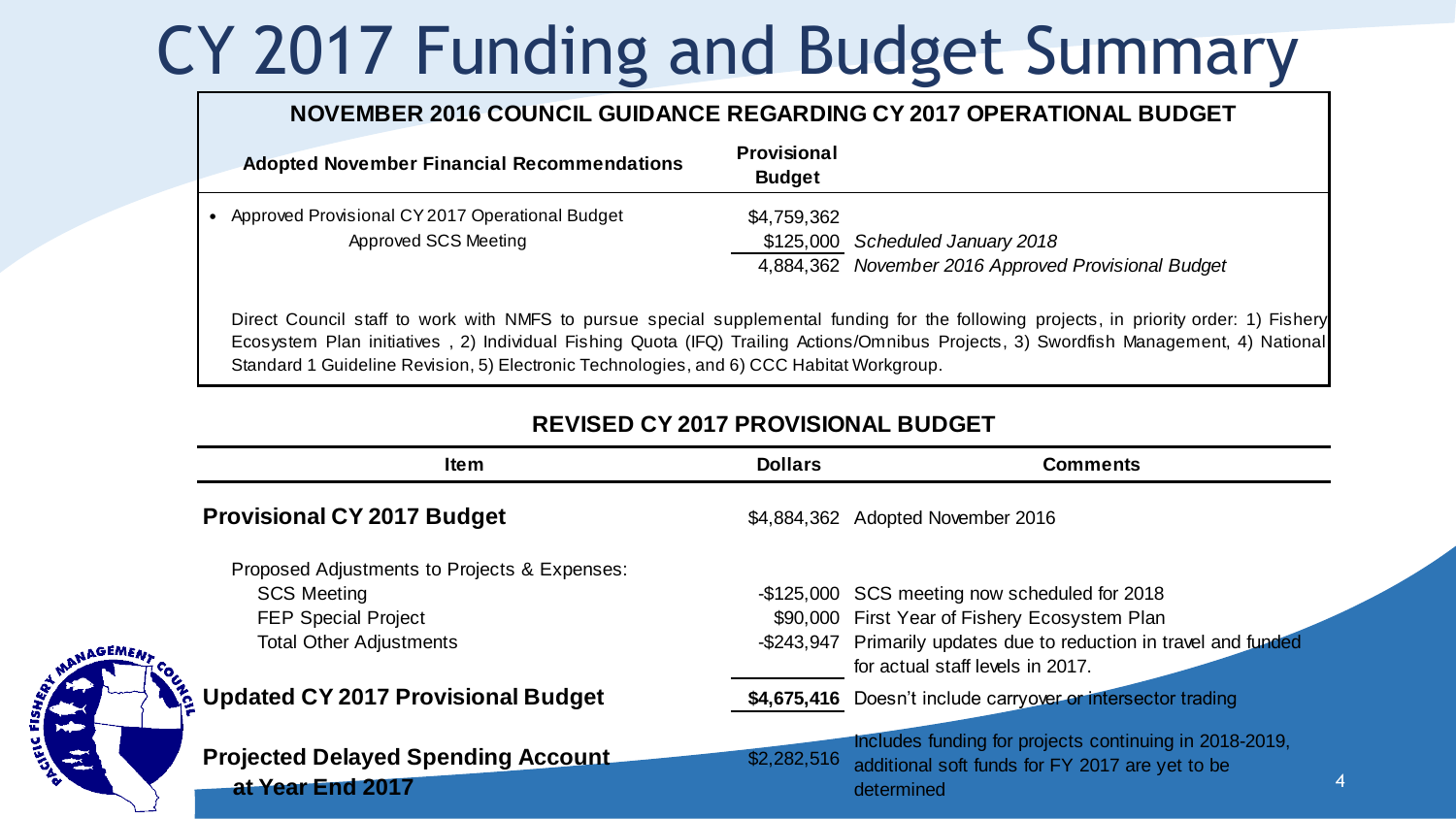#### Expenditures for CY 2017 through May

| <b>Category</b>                               | <b>Total</b><br><b>Budget</b><br>2017 |           |                | <b>Expenditures</b><br>thru 5/31/17 | % of Total<br><b>Budget</b> |  | <b>Expenditures</b><br>Remaining |
|-----------------------------------------------|---------------------------------------|-----------|----------------|-------------------------------------|-----------------------------|--|----------------------------------|
| <b>Staff Wages &amp; Benefits</b>             | $\boldsymbol{\theta}$                 | 2,189,503 | $\mathfrak{L}$ | 860,578                             | $39.30\%$ \$                |  | 1,328,925                        |
| Travel                                        | $\boldsymbol{\theta}$                 | 959,045   | S              | 366,086                             | 38.17% \$                   |  | 592,959                          |
| <b>Supplies &amp; Services</b><br>Contractual | $\boldsymbol{\theta}$                 | 591,822   | \$             | 241,525                             | $40.81\%$ \$                |  | 350,297                          |
| <b>Council Member Compensation</b>            | \$                                    | 241,946   | $\mathcal{S}$  | 79,098                              | $32.69\%$ \$                |  | 162,848                          |
| <b>Advisory Body Stipends</b>                 | \$                                    | 69,499    | \$             |                                     | $0.00\%$ \$                 |  | 69,499                           |
| Liaison & Pln (State, PSMFC, Other)           | \$                                    | 623,600   | \$             | 34,640                              | $5.55\%$ \$                 |  | 588,960                          |
| Total 2017                                    |                                       | 4,675,415 | $\mathfrak{L}$ | 1,581,927                           | $33.84\%$ \$                |  | 3,093,488                        |

#### **Detail of State and PSMFC Liaison and Planning, and Other Contractual for 2017**

| <b>Contract</b>                           | 2017<br><b>Budget</b> | <b>Billed</b><br>thru 5/31/17 |                            | <b>Balance</b><br>Remaining |
|-------------------------------------------|-----------------------|-------------------------------|----------------------------|-----------------------------|
| Alaska - Liaison & Planning               | \$<br>22,527          |                               | \$                         | 22,527                      |
| California - Liaison & Planning           | \$<br>133,212         | $\blacksquare$                | $\boldsymbol{\mathsf{\$}}$ | 133,212                     |
| Idaho - Liaison & Planning                | \$<br>37,527          | $\blacksquare$                | \$                         | 37,527                      |
| Oregon - Liaison & Planning               | \$<br>141,524         | $\blacksquare$                | \$                         | 141,524                     |
| Washington-Liaison & Planning             | \$<br>131,524         | $\blacksquare$                | $\boldsymbol{\mathcal{S}}$ | 131,524                     |
| PSMFC-Liaison & Planning                  | 41,537                |                               |                            | 41,537                      |
| Subtotal                                  | $507,850$ \$          |                               |                            | 507,850                     |
| Other Contractual (e.g., GF Spx, Sal, IQ) | 115,750               | 34,640                        |                            | 81,110                      |
| <b>Grand Total</b>                        | 623,600               | 34,640                        |                            | 588,960                     |

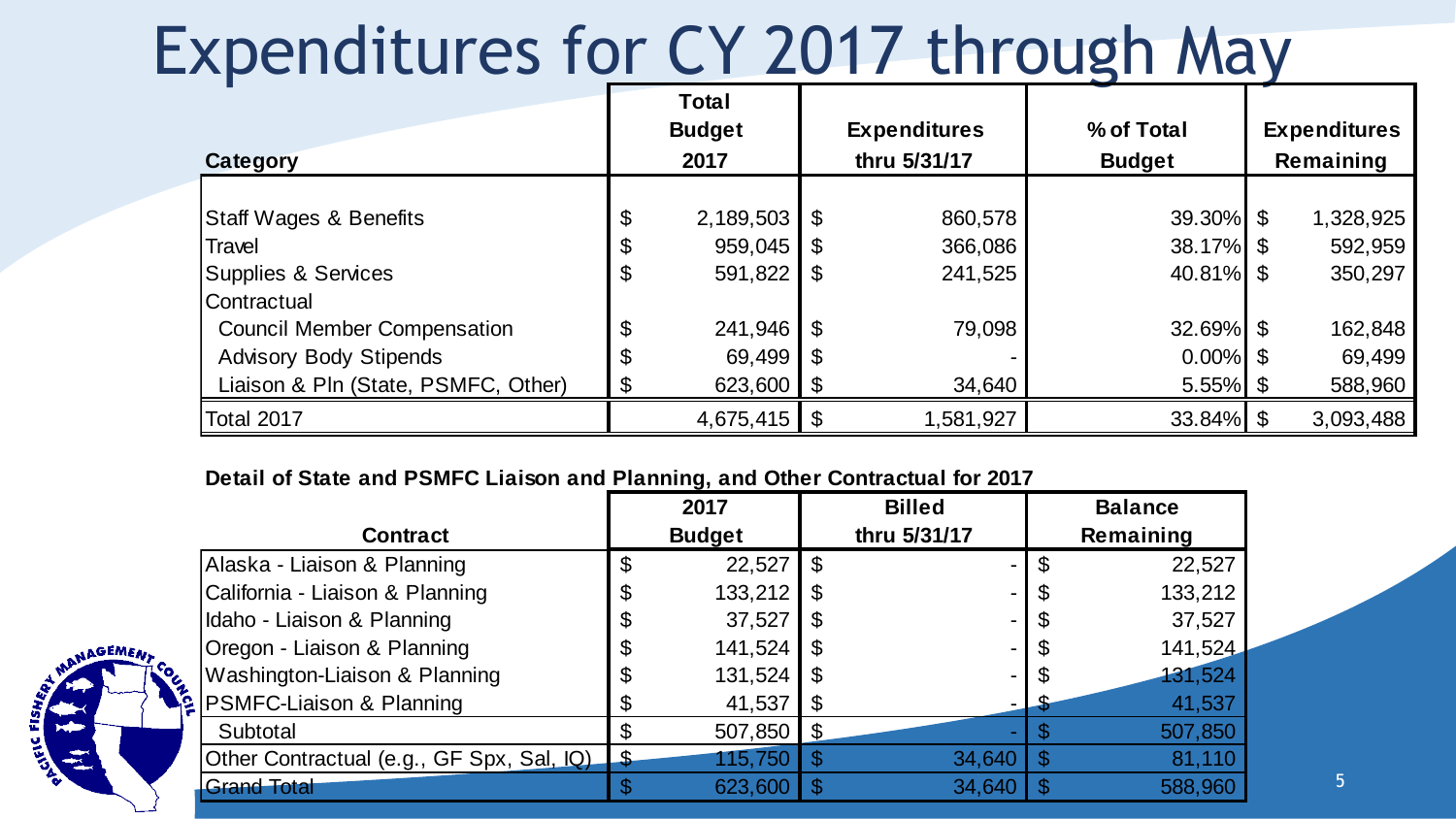#### 2017 Provisional Budget Update

| Category                                                             |          | <b>Final Approved</b><br><b>Budget</b><br>2016 | <b>Approved Provisional Revised Provisional</b><br><b>Budget</b><br>2017 |                    |          | <b>Budget</b><br>2017 |
|----------------------------------------------------------------------|----------|------------------------------------------------|--------------------------------------------------------------------------|--------------------|----------|-----------------------|
| <b>Staff Wages &amp; Benefits</b>                                    | \$       | 2, 151, 329                                    | \$                                                                       | 2,289,722          | \$       | 2,189,503             |
| Travel<br>Supplies & Services                                        | \$<br>\$ | 1,054,718<br>589,799                           | S<br>\$                                                                  | 976,428<br>572,425 | S<br>\$  | 959,045<br>591,822    |
| Contractual<br><b>Council Member Compensation</b>                    | \$       | 227,366                                        | \$                                                                       | 228,688            | \$       | 241,946               |
| <b>Advisory Body Stipends</b><br>Liaison & Pln (State, PSMFC, Other) | \$<br>\$ | 69,499<br>738,557                              | \$<br>\$                                                                 | 69,499<br>622,600  | \$<br>\$ | 69,499<br>623,600     |
| Total 2017                                                           |          | 4,831,268                                      |                                                                          | 4,759,362          |          | 4,675,415             |

|                                                                                                 |    | <b>Final Approved</b><br><b>Budget</b> |                | <b>Approved Provisional Revised Provisional</b><br><b>Budget</b> |   | <b>Budget</b> |
|-------------------------------------------------------------------------------------------------|----|----------------------------------------|----------------|------------------------------------------------------------------|---|---------------|
| <b>Contract</b>                                                                                 |    | 2016                                   |                | 2017                                                             |   | 2017          |
| Alaska - Liaison & Planning                                                                     | \$ | 22,527                                 | $\mathfrak{L}$ | 22,527                                                           | S | 22,527        |
| California - Liaison & Planning                                                                 | \$ | 145,691                                | S              | 133,212                                                          |   | 133,212       |
| Idaho - Liaison & Planning                                                                      | \$ | 42,814                                 |                | 37,527                                                           |   | 37,527        |
| Oregon - Liaison & Planning                                                                     | \$ | 146,619                                | S              | 141,524                                                          |   | 141,524       |
| Washington-Liaison & Planning                                                                   | \$ | 136,619                                | \$             | 131,524                                                          |   | 131,524       |
| Le I <sup>nviasnington-Liaison &amp; Planing</sup><br>I <mark>⊊</mark> PSMFC-Liaison & Planning |    | 41,537                                 | \$             | 41,537                                                           |   | 41,537        |
| Subtotal                                                                                        | \$ | 535,807                                | \$             | 507,850                                                          |   | 507,850       |
| Other Contractual (e.g., GF Spx, Sal, IQ)                                                       | S  | 202,750                                |                | 114,750                                                          |   | 115,750       |
| <b>Grand Total</b>                                                                              |    | 738,557                                |                | 622,600                                                          |   | 623,600       |

NAGEMEN

CIFIS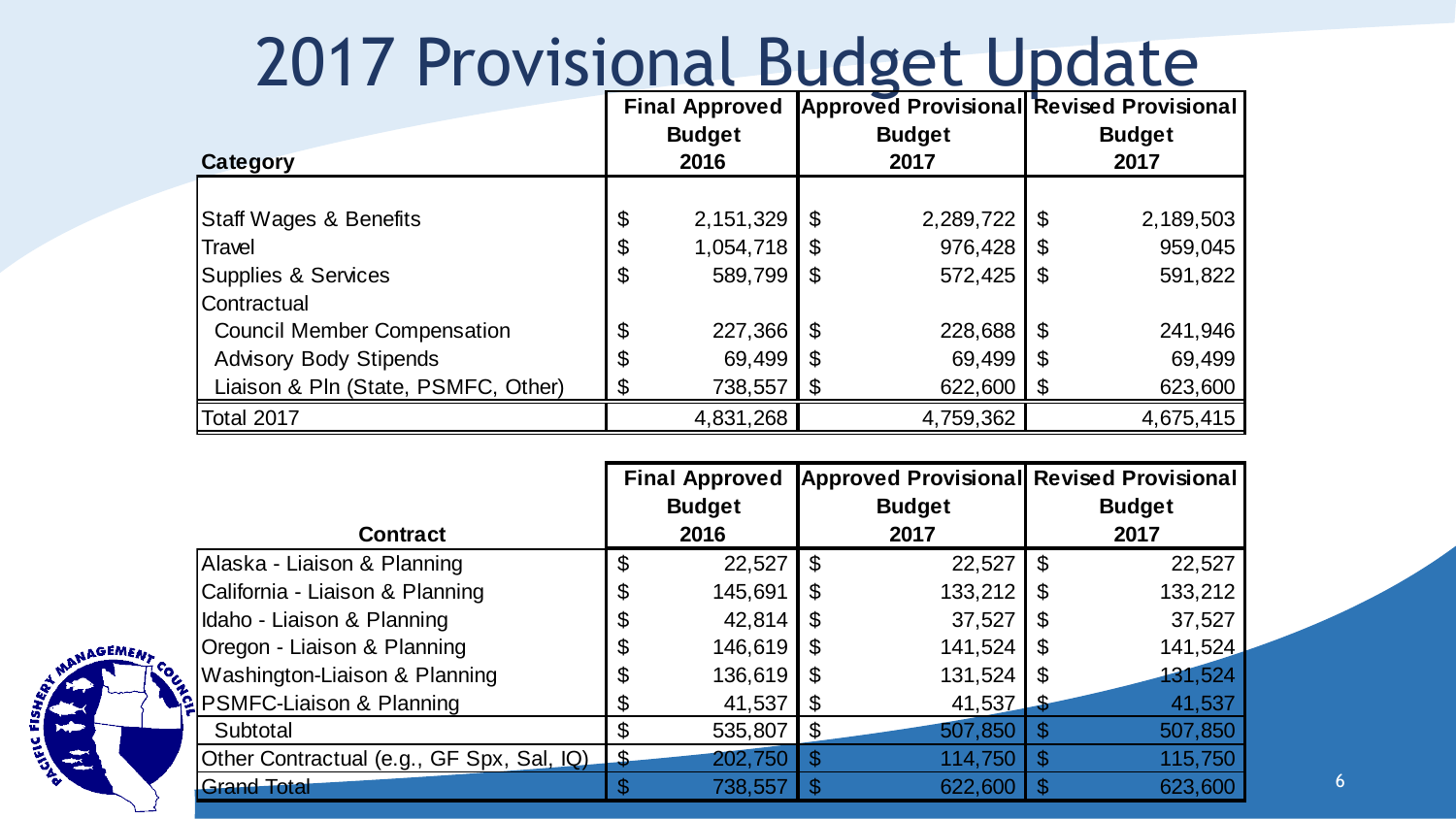### What's Different in 2017

- Health Care Benefits Lower Costs
	- Small Business Classification in 2016
	- First Data Point for 2017 Planning
- Travel Expectations Lower Costs
	- Stock Assessments in 2017 increase costs
	- Catch Share Review Hearings in 2016
	- Webinars in 2017 decrease costs
- Contracts Lower Costs
	- McIsaac on Contract Most of 2016
	- State Contracts More Special Project Funding in 2016
- Special Projects Lower Costs, for Now
	- Only FEP approved to date
	- Carryover and Intersector Trading not included yet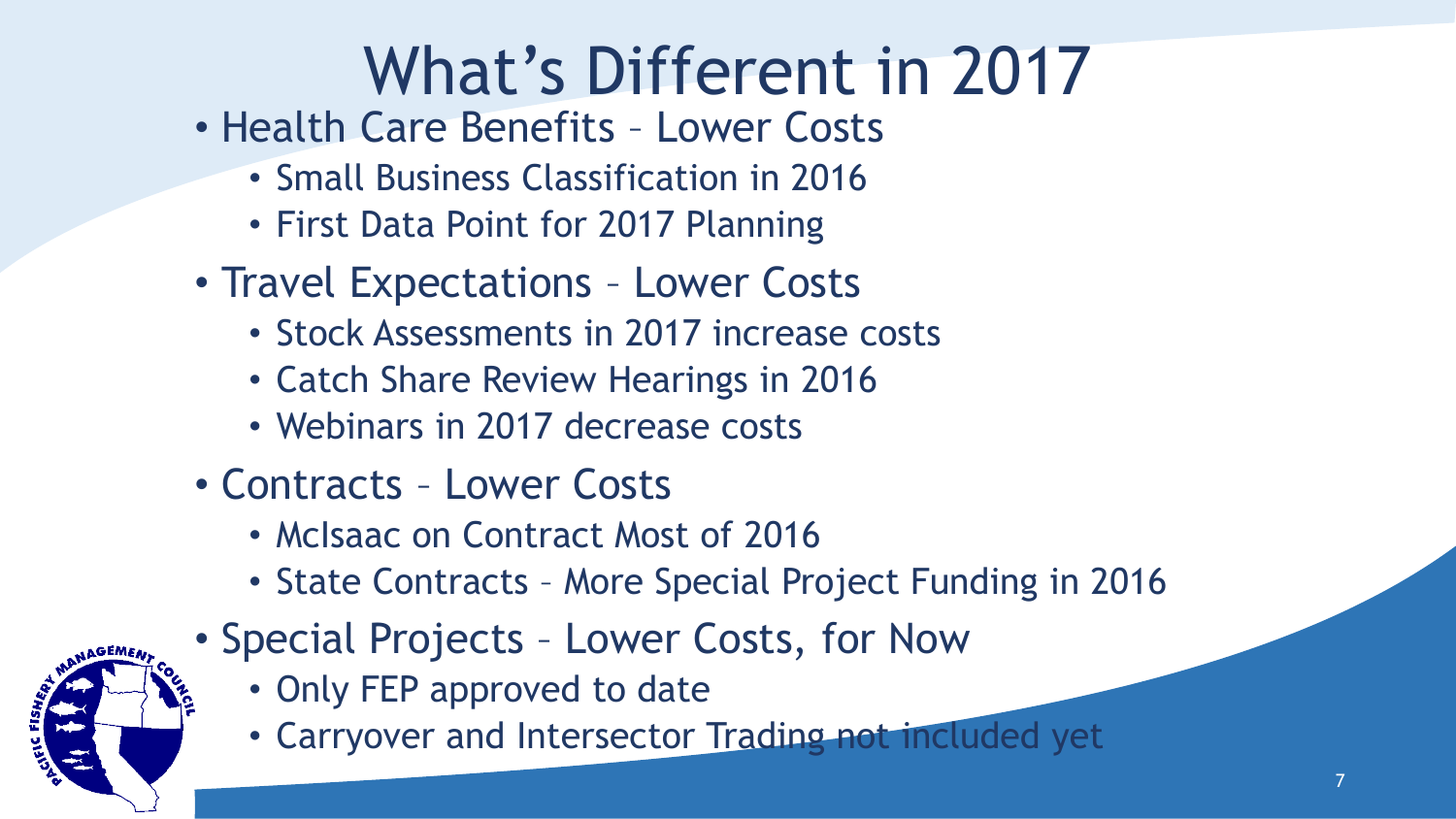#### Health Care Benefits

| Year          | 2017 | 2016 | 2015 | 2014 | 2013        |
|---------------|------|------|------|------|-------------|
| <b>Budget</b> | 204K | 235K | 232K | 210K | <b>199K</b> |

- Maintaining Benefits While Reducing Costs
	- High Deductible Plan
	- Augmented Benefits with HRA
	- Total Exposure Like Higher Premiums
	- Actual Expense Less Because Everybody Doesn't Need Full Benefits Every Year
		- ~ 20% of total exposure

The Bottom Line is Saving Money While Maintaining Benefit Level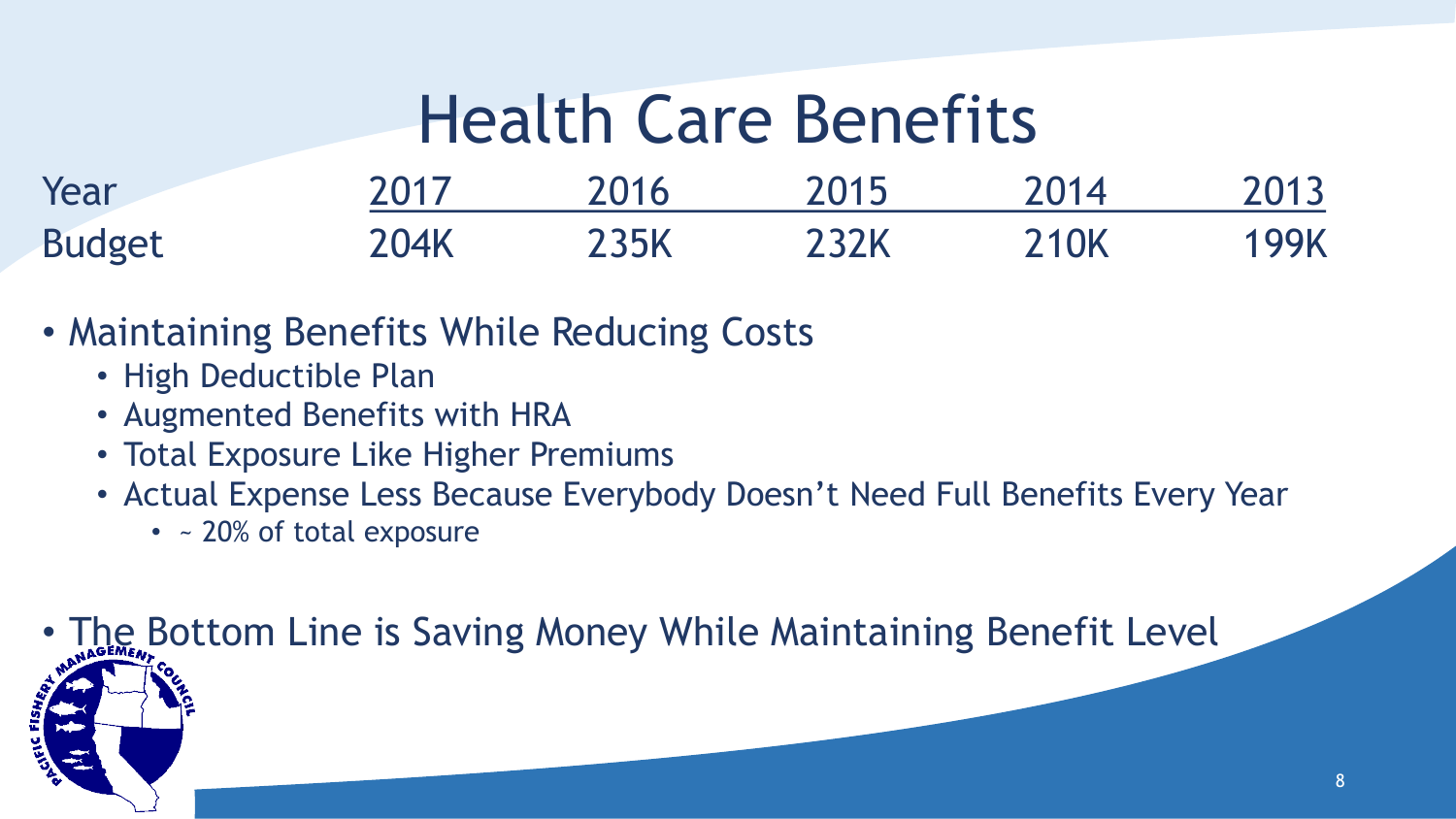#### Final Expenditures for CY 2016

|                                     |                            | <b>Total</b><br><b>Budget</b> |                           | <b>Final</b><br>2016 | % of Total    |
|-------------------------------------|----------------------------|-------------------------------|---------------------------|----------------------|---------------|
| <b>Category</b>                     |                            | 2016                          | <b>Expenditures</b>       |                      | <b>Budget</b> |
| <b>Staff Wages &amp; Benefits</b>   | \$                         | 2, 151, 329                   | \$                        | 2,003,332            | 93%           |
| Travel                              | \$                         | 1,054,718                     | \$                        | 797,614              | 76%           |
| Supplies & Services                 | \$                         | 589,799                       | $\mathfrak{L}$            | 513,854              | 87%           |
| <b>Contractual</b>                  |                            |                               |                           |                      |               |
| <b>Council Member Compensation</b>  | $\boldsymbol{\mathcal{S}}$ | 227,366                       | $\boldsymbol{\mathsf{S}}$ | 232,495              | 102%          |
| <b>Advisory Body Stipends</b>       | \$                         | 69,499                        | \$                        | 66,572               | 96%           |
| Liaison & Pln (State, PSMFC, Other) | \$                         | 738,557                       | \$                        | 675,579              | 91%           |
| Total 2016                          | S                          | 4,831,268                     | \$                        | 4,289,446            | 89%           |

#### **Detail of State and PSMFC Liaison and Planning, and Other Contractual for 2016**

|                                              |                       | 2016          |     | <b>Final</b>        |      |                |
|----------------------------------------------|-----------------------|---------------|-----|---------------------|------|----------------|
|                                              |                       |               |     | 2016                |      | <b>Balance</b> |
| <b>Contract</b>                              |                       | <b>Budget</b> |     | <b>Expenditures</b> |      | Remaining      |
| Alaska - Liaison & Planning                  | \$                    | 22,527        | \$  | 22,527              | \$   |                |
| California - Liaison & Planning              | \$                    | 145,691       | \$  | 145,691             | \$   |                |
| Idaho - Liaison & Planning                   | \$                    | 42,814        | \$  | 42,814              |      |                |
| Oregon - Liaison & Planning                  | $\boldsymbol{\theta}$ | 146,619       | \$  | 146,618             | - \$ |                |
| Washington-Liaison & Planning                | \$                    | 136,619       | \$  | 130,524             | - \$ | 6,095          |
| PSMFC-Liaison & Planning                     | \$                    | 41,537        | \$  | 41,537              |      |                |
| Subtotal                                     | \$                    | 535,807       | Ж   | 529,711             |      | 6,096          |
| Other Contractual (e.g., GF Spx, Salmon, IQ) | \$                    | 202,750       | S   | 145,868             |      | 56,882         |
| <b>Grand Total</b>                           | \$                    | 738,557       | \$. | 675,579             |      | 62,978         |

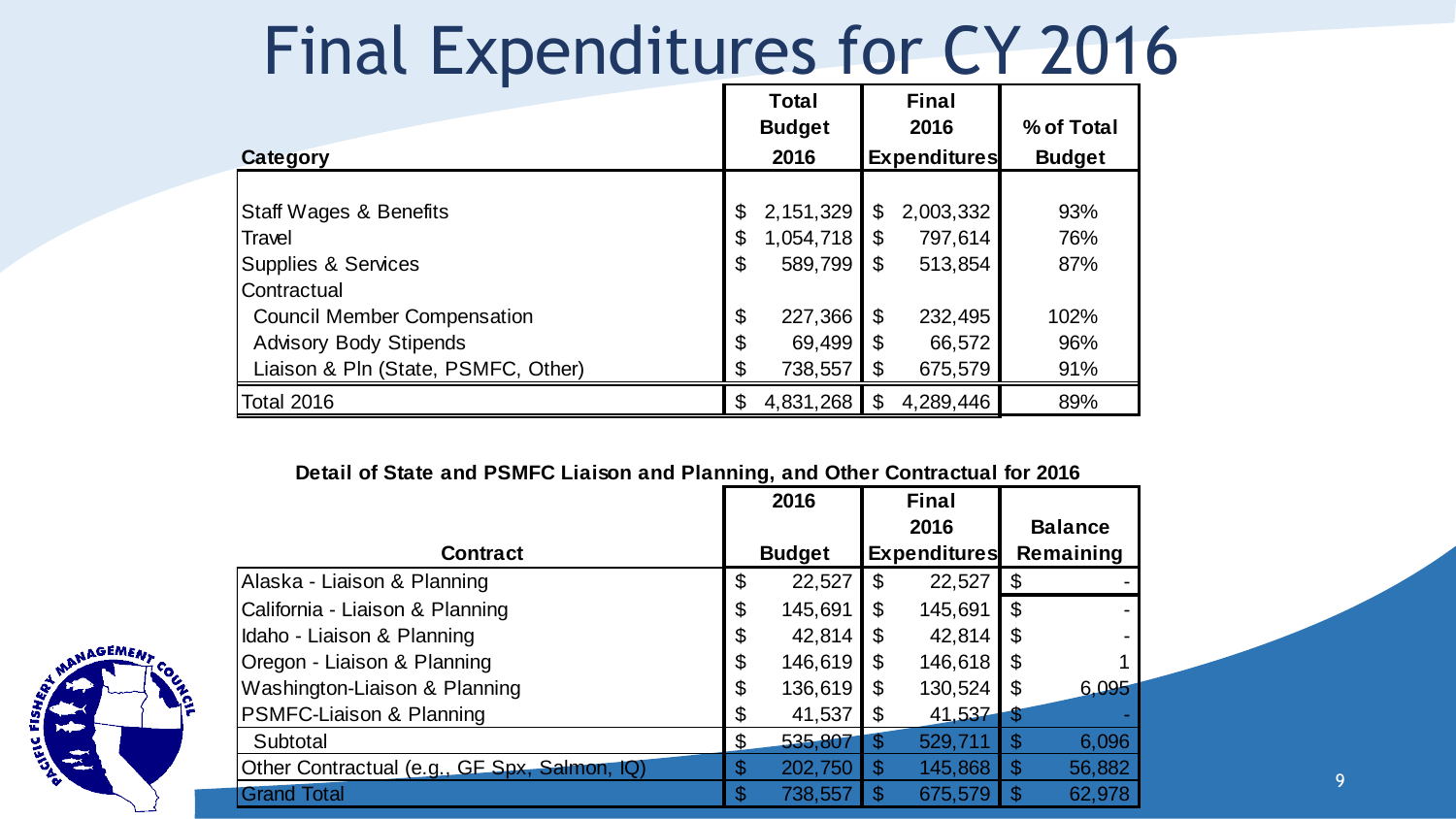#### Report Card - How are We Doing?

#### • Budget v. Expenses 2016 2015 2014 2013

- Wages and Benefits: A- A- A A A
	- Fairly Predictable: Wages, Vacancies
- Travel C + C A- B+
	- More Variable: Attendance, Other Meetings, Airfare
- Supplies and Services B+ C+ B+ B+ B+
	- Fairly Predictable: Hotel, Rent, Equipment Leases
- Contractual A- B- A A

• Fairly Predictable: Council Member Compensation, State/Project

The Bottom Line is Expenses Are Usually Under Budget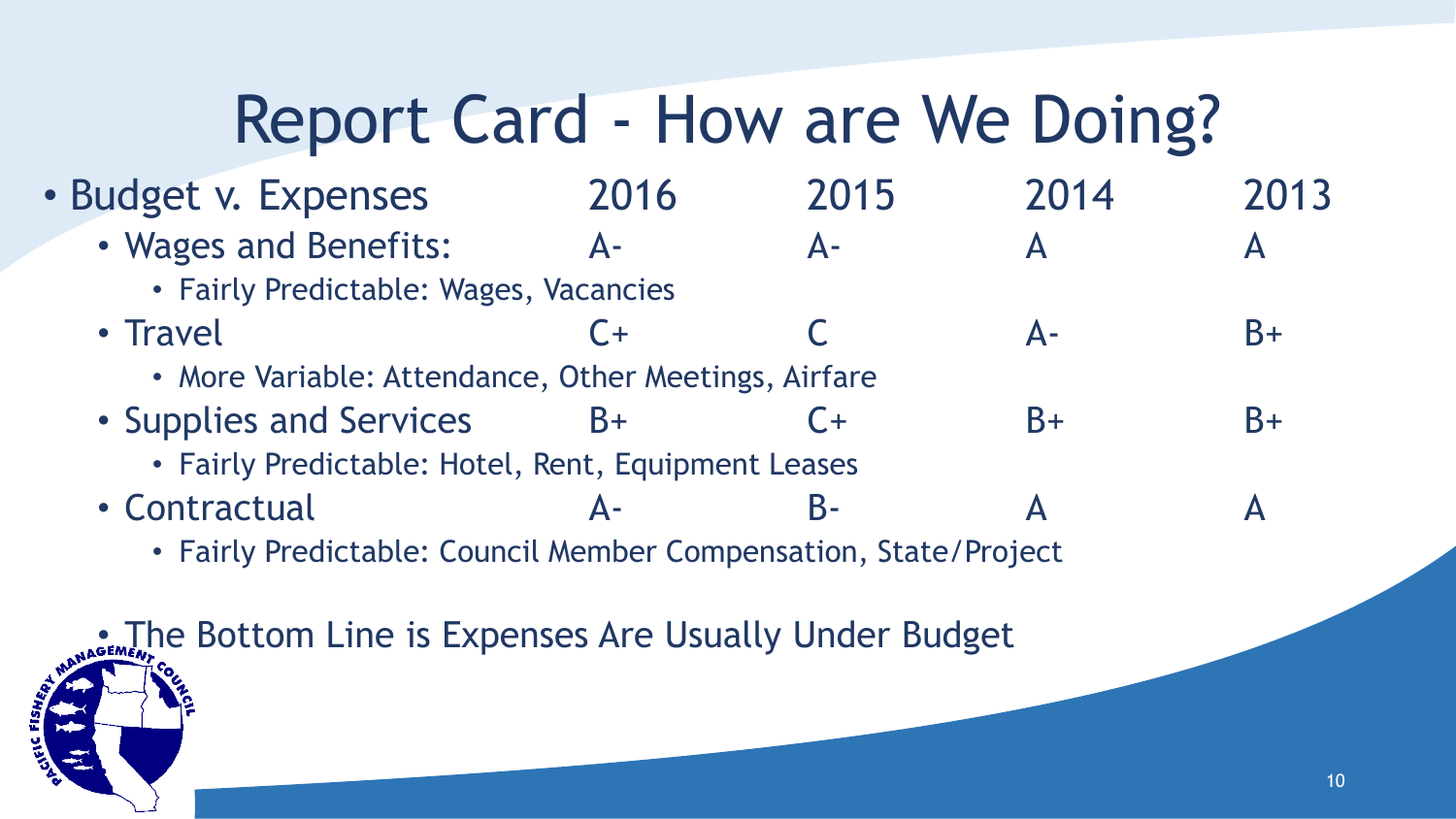### Expectations for Future Funding

- 2017 NMFS Spend Plan by mid-July
	- Reliable Soft Funds
		- NEPA, ACL, Reg Streamlining, Stipends, Peer Review
		- 16% of 2016 Congressional Appropriations
	- Special Project Requests 2017-2019
		- \$364K for FEP, IFQ
			- Need more detailed breakout to update budget
		- Possibility of additional funds
	- SCS-6 Request
		- \$125K requested from FY17 appropriations
- FY18 Presidents Budget: Council Commissions Line Item
	- 2016 \$33,470,000 Enacted
	- 2017 \$34,245,000 Enacted
	- 2018 \$33,407,000 Proposed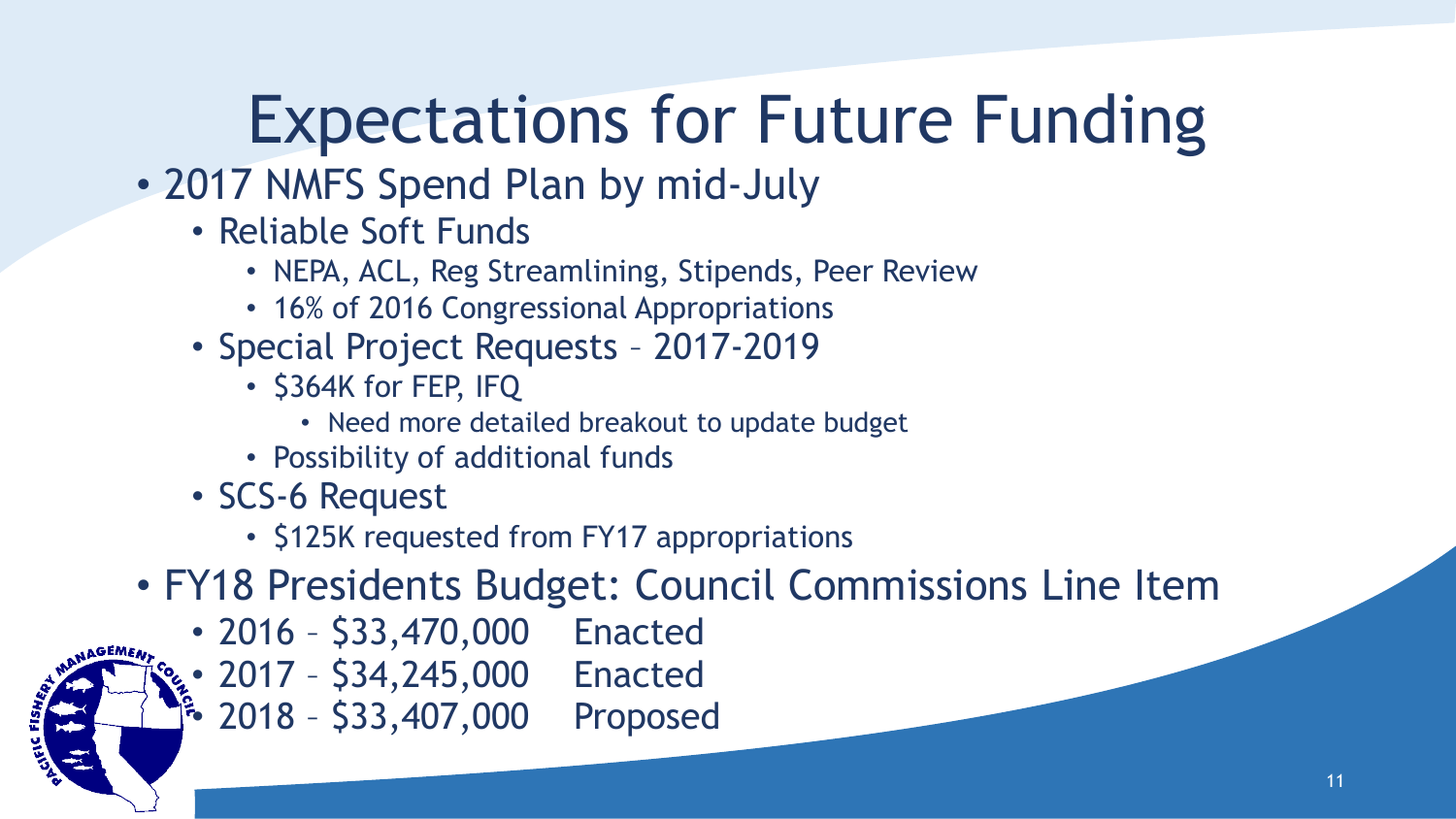### 2018 Budget Planning

- September Identify Priorities
	- COP 9: Council Staff prepares for consideration by the Budget Committee a proposed preliminary annual budget for Council operations which documents all major aspects of the Council's fiscal affairs and identifies balances, performance obligations, potential amounts and sources of current and future fiscal year funding, current and projected costs of activities, and addresses multi-year cash-flow needs, staffing stability and other contingencies while generally associating higher priority Council activities with secure funding sources.
	- Final Audit Report
- November Adopt Provisional 2018 Budget

• COP 9: Budget Committee modifies/approves the proposed preliminary s. budget and forwards recommendations to the Council for approval and Peprovisional use beginning January 1 of the next year.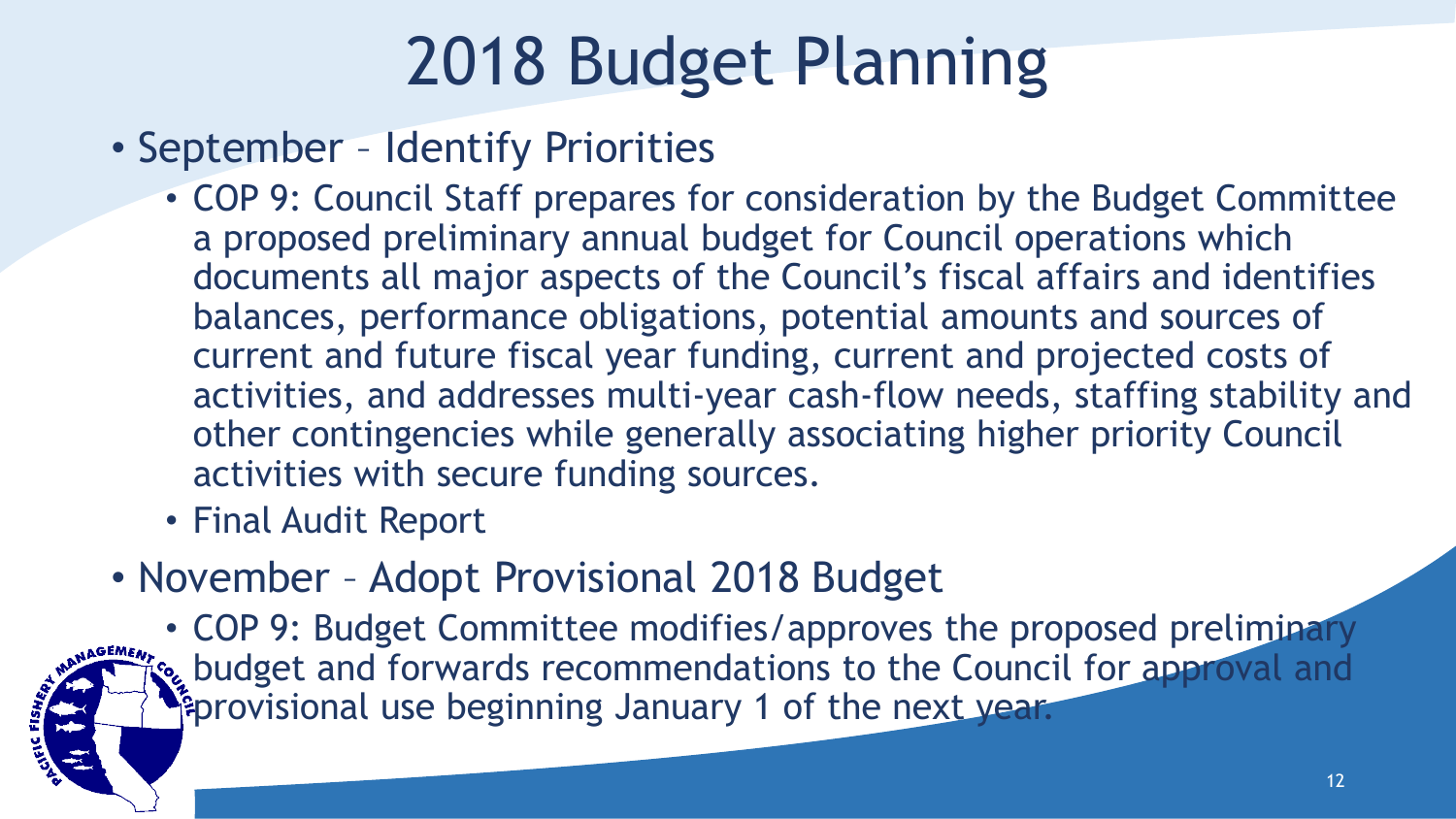#### Council Staff Recommendations

- Consider An Updated Provisional 2017 Budget of \$4,759,362
	- Does Not Include SCS-6 \$125,000 (Moved to 2018)
	- Expect increase with addition of known special project funding
- Discuss additional 2017 special project priorities
- Incorporate Reliable Soft Funding and other Special Projects into final Operational Budget for consideration in September
- Prepare for 2018 by Identifying Priorities at the September Meeting